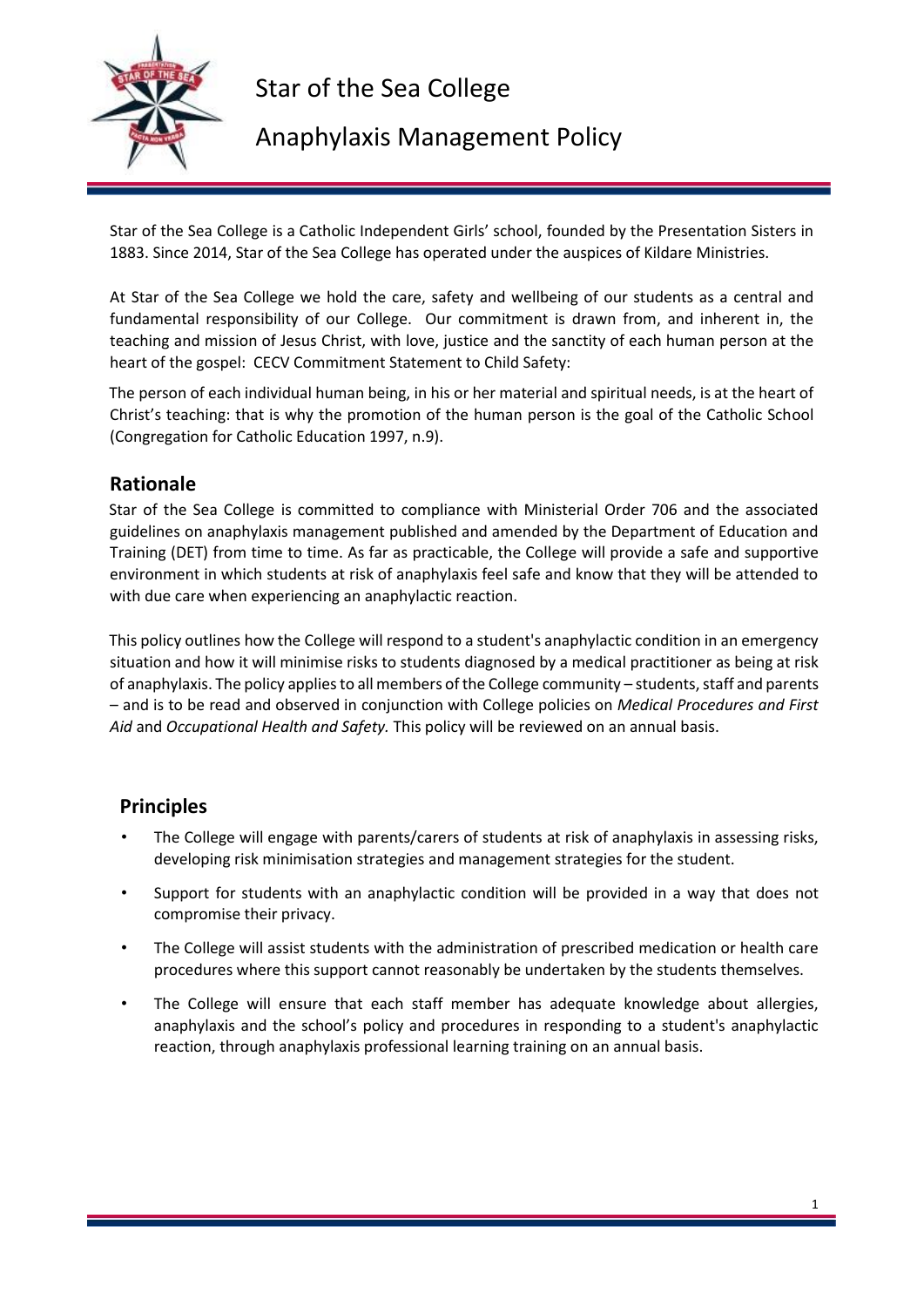

Anaphylaxis Management Policy

## **Definition**

Anaphylaxis is a severe, rapidly progressive allergic reaction that is potentially life threatening. The most allergens in school aged children are peanuts, eggs, tree nuts (e.g. cashews), cow's milk, fish and shellfish, wheat, soy, latex, certain insect stings and medication.

The key to prevention of anaphylaxis in schools is knowledge of those students who have been diagnosed at risk, awareness of triggers (allergens), and prevention of exposure of these triggers.

Partnerships between the College and parents are important in ensuring that certain foods or items are kept away from the student while at school.

Adrenaline given through an EpiPen auto-injector to the muscle of the outer mid thigh is the most effective first aid treatment for anaphylaxis.

## **Procedures**

### **Individual Anaphylaxis Management Plans**

The Principal will ensure that an individual management plan is developed, in consultation with the student's parents, for any student who has been diagnosed by a medical practitioner as being at risk of anaphylaxis.

The individual anaphylaxis management plan will be in place as soon as practicable after the student enrols and where possible before their first day of school. It will set out the following:

- information about the diagnosis, including the type of allergy or allergies the student has (based on a diagnosis from a medical practitioner);
- strategies to minimise the risk of exposure to allergens while the student is under the care or supervision of College staff, for in-school and out-of-school settings, including camps and excursions;
- the name of the person/s responsible for implementing the strategies;
- Information on where the student's medication will be stored;
- The student's emergency procedures plan [Australian Society of Clinical Immunology and Allergy (ASCIA) Action Plan], provided by the parent, that:
	- $\circ$  sets out the emergency procedures to be taken in the event of an allergic reaction
	- $\circ$  is signed by a medical practitioner who was treating the student on the date the practitioner signs the emergency procedures plan
	- o includes an up-to-date photograph of the student.

College staff will then implement and monitor a student's individual Anaphylaxis Management Plan. The plan will be reviewed, in consultation with the student's parents/carers:

- annually, and as applicable
- if the student's condition changes
- as soon as practicable after the student has an anaphylactic reaction at the College
- when the student attends an off-site activity, such as camps and excursions or at special events conducted, organised or catered by the College (e.g. class parties, elective subjects and incursions).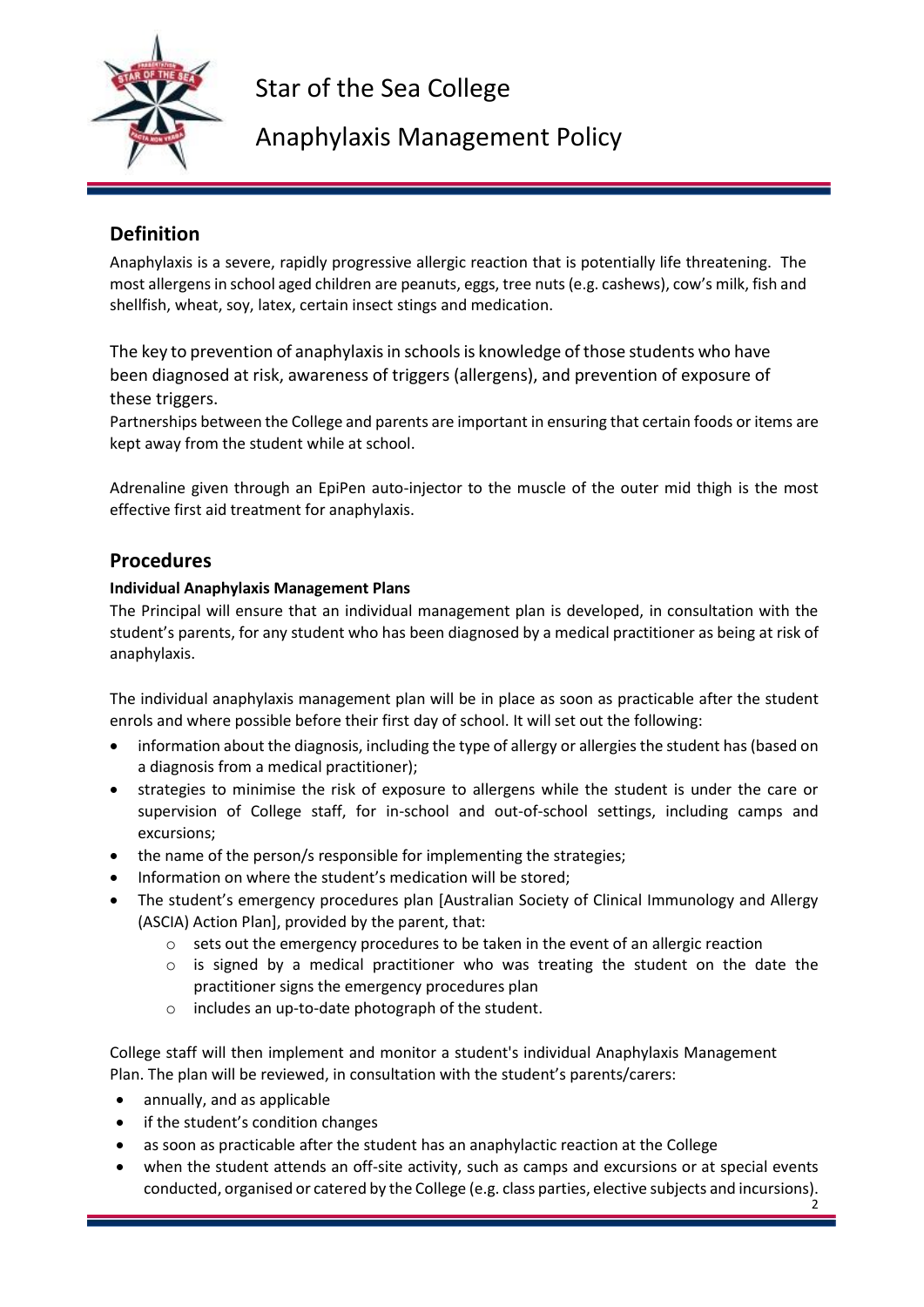

## Anaphylaxis Management Policy

- It is the responsibility of the parent to:
- provide an ASCIA Action Plan
- inform the College in writing if their daughter's medical condition changes and, if relevant, provide an updated ASCIA Action Plan
- provide an up-to-date photo for the ASCIA Action Plan
- provide the College with an Adrenaline Auto-injector that is current and not expired for their daughter.

Appendix 1 presents an example of an individual management plan**.**  A copy of each Individual Management Plan and the ASCIA Action Plan is located at the Student Office.

### **Communication Plan**

The Principal is responsible for ensuring that a communication plan is available to provide information to all staff, students and parents about anaphylaxis and the College's anaphylaxis management procedures (Appendix 2). Casual relief staff of students at risk of anaphylaxis will be informed about students at risk of anaphylaxis and of their role in responding to an anaphylactic reaction by a student in their care by the Daily Organiser when they sign in each morning.

The Communication Plan has procedures to inform volunteers, school canteen staff and casual relief staff of students with a medical condition that relates to allergy and the potential for an anaphylactic reaction of a student in their care (refer to Appendix 3 in relation to school canteen staff).

### **Staff Training**

Where practicable, the Principal will ensure that all staff will trained annually in anaphylaxis management training in accordance with Ministerial Order No. 706 and briefed at least twice per calendar year. If the Principal identifies other staff based on a risk assessment, those staff (for example, the College canteen staff) must engage in anaphylaxis management training.

All staff are trained on an annual basis and will or have completed:

- anaphylaxis management training (22099VIC 22300VIC, 10313NAT) or
- online anaphylaxis management training (ASCIA e-training for Victorian schools and verified by staff that have completed Course in Verifying the Correct Use of Adrenaline Auto-Injector Devices 22303Vic, valid for three years).

Additionally, the Principal will ensure that a briefing to staff will be conducted twice per calendar year and will address:

- the College's anaphylaxis management policy and students
- the causes, symptoms and treatment of anaphylaxis
- the identities of students diagnosed at risk of anaphylaxis and where their medication is located
- how to use an adrenaline auto-injector, including practising with a trainer adrenaline auto-injector
- the College's first aid and emergency response procedures
- the location of, and access to, adrenaline auto-injectors that have been provided by parents or purchased by the College for general use.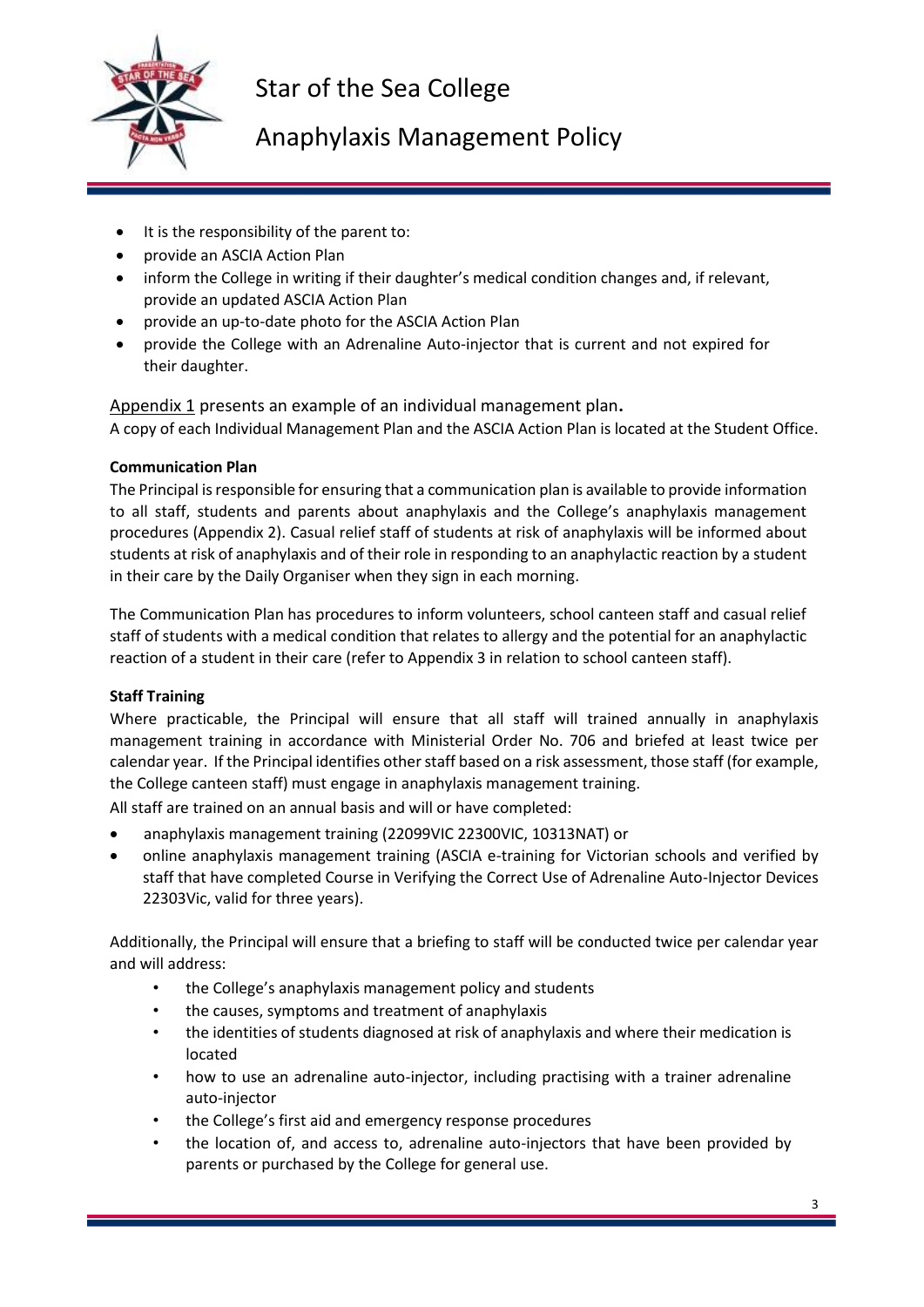

## Anaphylaxis Management Policy

This briefing will first to occur at the beginning of the year delivered by a staff member who has successfully completed an anaphylaxis management training course in the last two years.

The Principal will develop an interim plan and consult with parents if training or a briefing has not occurred as required. The training and a briefing will occur as soon as possible after the interim plan is developed.

At all times while the student is under the care or supervision of the College, including excursions, yard duty and special event days, the Principal will ensure that there is a sufficient number of staff present who have up-to-date training in anaphylaxis management.

#### **Purchase of adrenaline auto-injectors for general use**

The Principal is responsible for arranging the purchase of additional adrenaline auto-injectors for general use and as a back-up to those supplied by parents

In purchasing the adrenaline auto-injectors for general use, the Principal will consider the following factors:

- the number of students enrolled at risk of anaphylaxis
- The accessibility of adrenaline auto-injectors supplied by parents
- The availability of a sufficient supply of adrenaline auto-injectors for general use in specified locations, including the College yard, at excursions, camps and special events conducted, organised or attended by the College
- That adrenaline auto-injectors have a limited life, usually expire within 12-18 months, and will need to be replaced at the College's expense, either at the time of use or expiry, whichever come first.

#### **Storage and Accountability for Adrenaline Auto-injectors (Epipens)**

Students are responsible for carrying their own Epipen or other adrenaline auto-injector device. Students' spare devices are kept in the Student Services Office. These are for emergencies when the student's own device cannot be located or when a student is participating in an offsite excursion and staff are required to ensure the provision of first aid treatment.

#### **Emergency Management Procedures**

The College's first aid and emergency management procedures plan will be followed in responding to a student's anaphylactic reaction. The procedures are derived from ASCIA Action Plans.

Copies of the procedures will be prominently displayed in staff areas in/around other College facilities, including the café.

Appendix 2 presents the College's emergency management procedures as these apply for different campus areas and for offsite activities.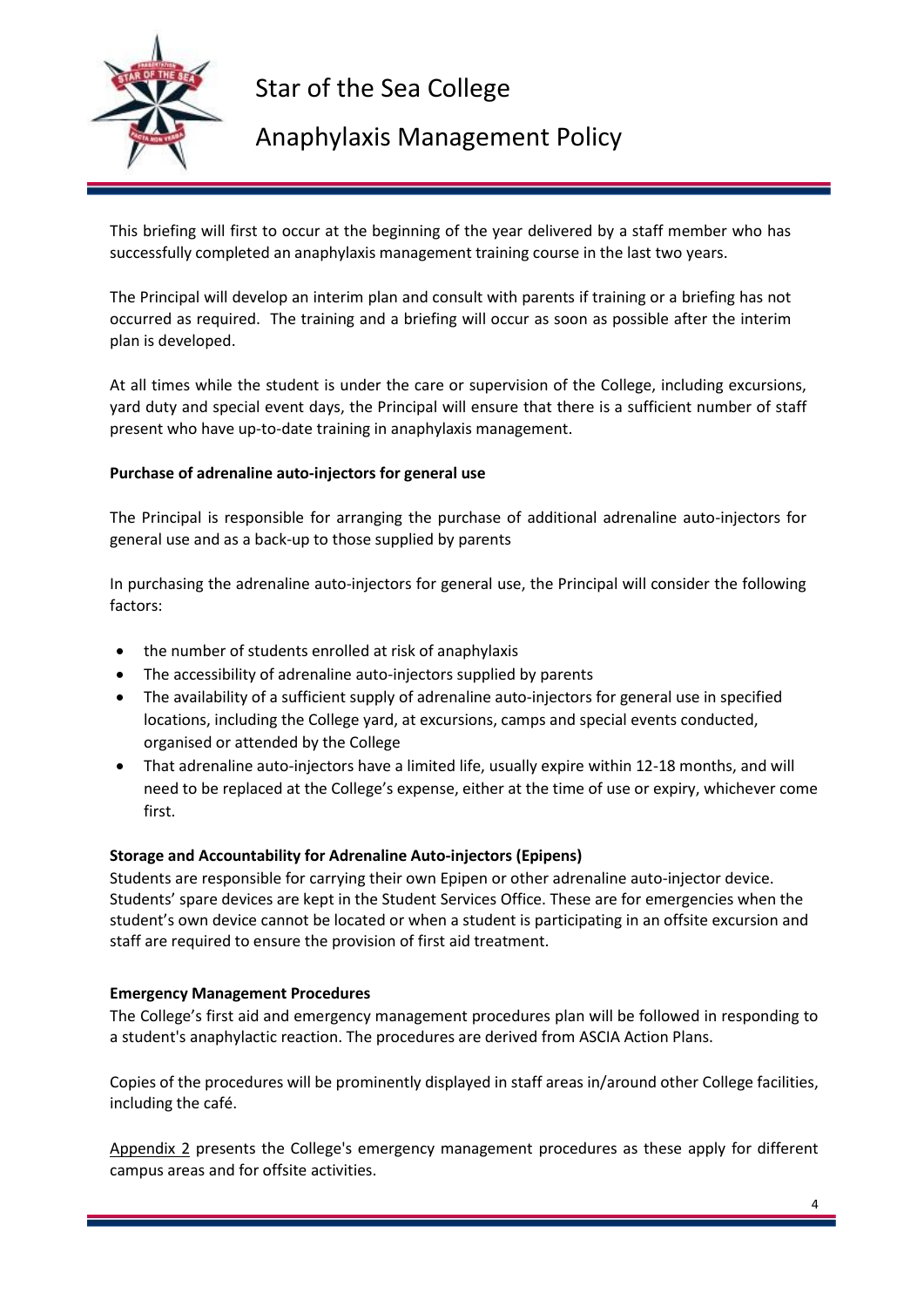

Anaphylaxis Management Policy

The Principal is responsible for ensuring that risk minimisation and prevention strategies are in place for all relevant in-school and out-of-school settings, which include (but are not limited to):

- classroom activities
- the canteen
- recess and lunchtimes breaks
- before and after school activities
- special events, including incursions, sports, excursions and camps.

The Principal will complete an annual Risk Management Checklist as published by DET in these same Guidelines (cf Section 11).

Appendix 3 presents the College's risk minimisation and prevention strategies as these apply for different campus areas and for offsite activities.

### **Appendices**

- 1. Individual Anaphylaxis Management Plan Template
- 2. Star of the Sea College Anaphylaxis Emergency Management Procedures
- 3. Star of the Sea College Anaphylaxis Risk Minimisation and Prevention Strategies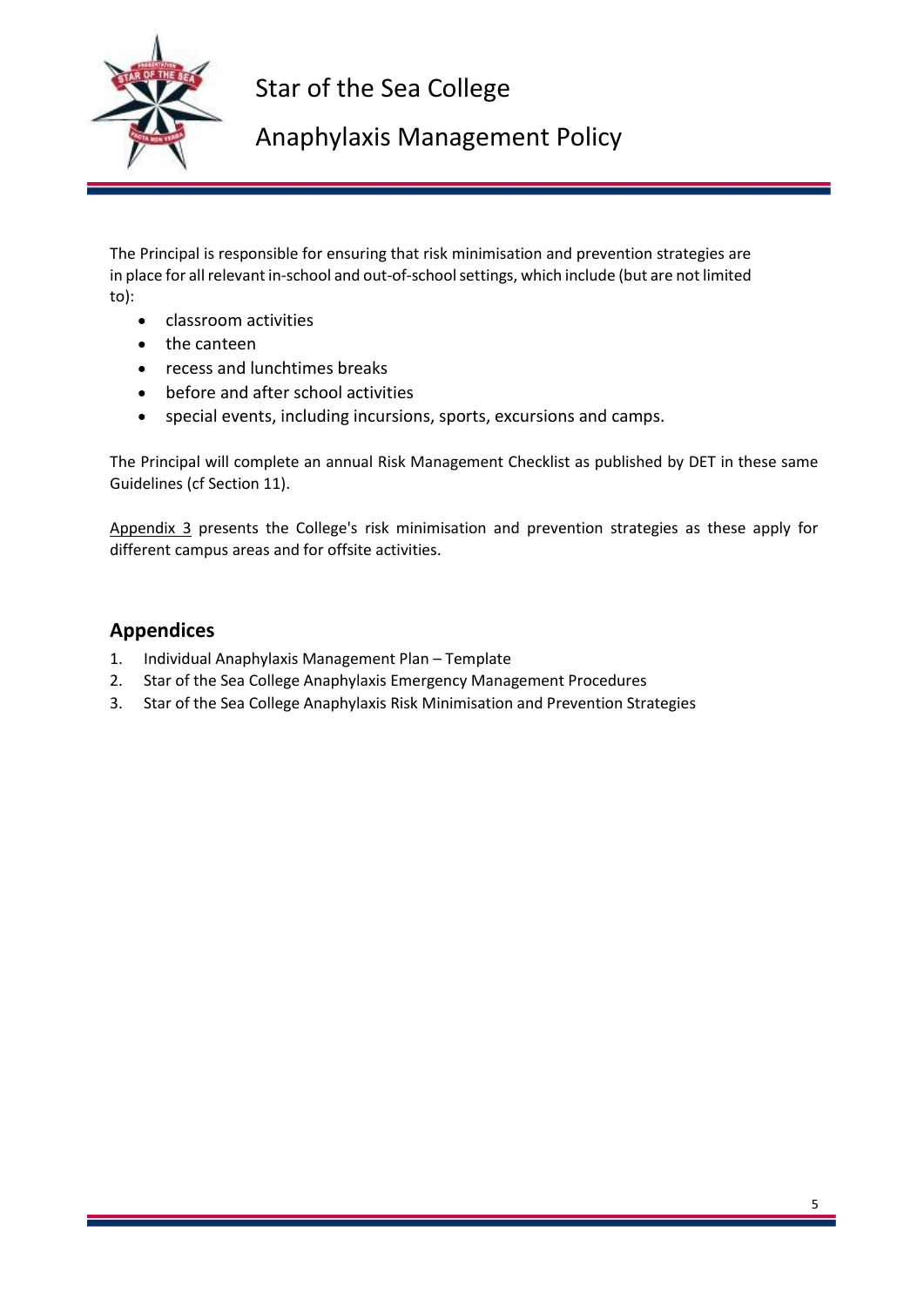

Anaphylaxis Management Policy

## **Appendix 1 Individual Anaphylaxis Management Plan**

| Anaphylaxis).                                          |       |                                              |                   | This plan is to be completed by the Parent or Guardian on the basis of information from your daughter's medical practitioner (ASCIA Action Plan for |
|--------------------------------------------------------|-------|----------------------------------------------|-------------------|-----------------------------------------------------------------------------------------------------------------------------------------------------|
|                                                        |       |                                              |                   | It is the Parents' responsibility to provide the School with a copy of the student's ASCIA Action Plan for Anaphylaxis containing the emergency     |
|                                                        |       |                                              |                   | procedures plan (signed by the student's Medical Practitioner) and an up-to-date photo of the student - to be appended to this plan; and to inform  |
| the school if their child's medical condition changes. |       |                                              |                   |                                                                                                                                                     |
| <b>School</b>                                          |       |                                              | Phone             |                                                                                                                                                     |
| <b>Student</b>                                         |       |                                              |                   |                                                                                                                                                     |
| <b>DOB</b>                                             |       |                                              | <b>Year level</b> |                                                                                                                                                     |
| Severely allergic to:                                  |       |                                              |                   |                                                                                                                                                     |
| <b>Other health conditions</b>                         |       |                                              |                   |                                                                                                                                                     |
| <b>Medication at school</b>                            |       |                                              |                   |                                                                                                                                                     |
|                                                        |       | <b>EMERGENCY CONTACT DETAILS (PARENT)</b>    |                   |                                                                                                                                                     |
| Name                                                   |       |                                              | <b>Name</b>       |                                                                                                                                                     |
| Relationship                                           |       |                                              | Relationship      |                                                                                                                                                     |
| Home phone                                             |       |                                              | <b>Home phone</b> |                                                                                                                                                     |
| <b>Work phone</b>                                      |       |                                              | <b>Work phone</b> |                                                                                                                                                     |
| <b>Mobile</b>                                          |       |                                              | <b>Mobile</b>     |                                                                                                                                                     |
| <b>Address</b>                                         |       |                                              | <b>Address</b>    |                                                                                                                                                     |
|                                                        |       | <b>EMERGENCY CONTACT DETAILS (ALTERNATE)</b> |                   |                                                                                                                                                     |
| Name                                                   |       |                                              | <b>Name</b>       |                                                                                                                                                     |
| Relationship                                           |       |                                              | Relationship      |                                                                                                                                                     |
| Home phone                                             |       |                                              | Home phone        |                                                                                                                                                     |
| <b>Work phone</b>                                      |       |                                              | <b>Work phone</b> |                                                                                                                                                     |
| <b>Mobile</b>                                          |       |                                              | <b>Mobile</b>     |                                                                                                                                                     |
| <b>Address</b>                                         |       |                                              | <b>Address</b>    |                                                                                                                                                     |
| <b>Medical practitioner contact</b>                    | Name  |                                              |                   |                                                                                                                                                     |
|                                                        | Phone |                                              |                   |                                                                                                                                                     |
| <b>Emergency care to be</b><br>provided at school      |       |                                              |                   |                                                                                                                                                     |
|                                                        |       |                                              |                   |                                                                                                                                                     |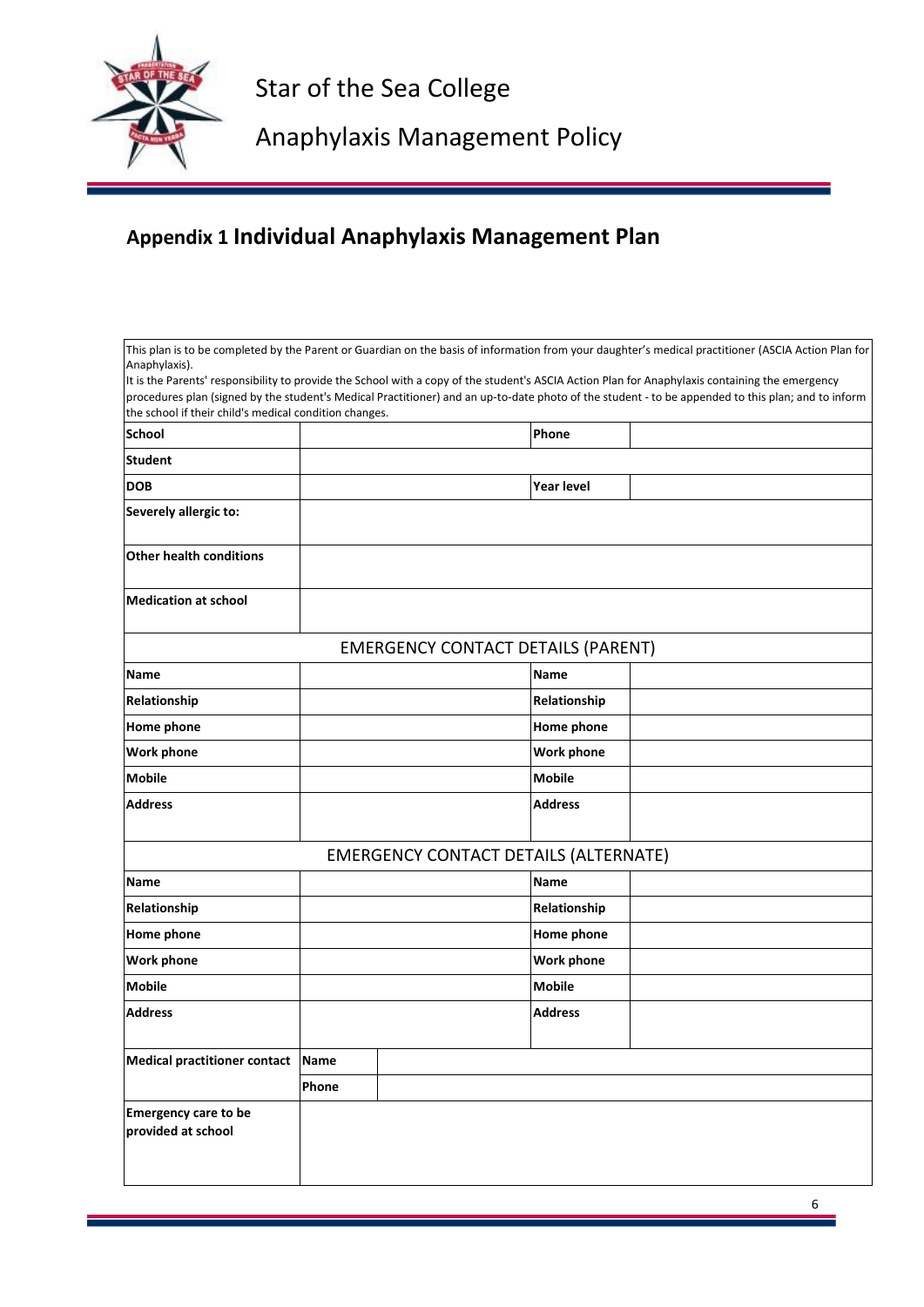

# Anaphylaxis Management Policy

| <b>Storage for Adrenaline</b><br>Autoinjector (EpiPen) |                                                                                                                                                     |                     |                         |  |
|--------------------------------------------------------|-----------------------------------------------------------------------------------------------------------------------------------------------------|---------------------|-------------------------|--|
|                                                        | <b>ENVIRONMENT</b>                                                                                                                                  |                     |                         |  |
| oval, excursions and camps etc.                        | Please consider each environment/area (on and off school site) the student will be in for the year, e.g. classroom, canteen, food tech room, sports |                     |                         |  |
| Name of environment/area:                              |                                                                                                                                                     |                     |                         |  |
| <b>Risk identified</b>                                 | Actions required to minimise the risk                                                                                                               | Who is responsible? | <b>Completion date?</b> |  |
|                                                        |                                                                                                                                                     |                     |                         |  |
|                                                        |                                                                                                                                                     |                     |                         |  |
|                                                        |                                                                                                                                                     |                     |                         |  |
| Name of environment/area:                              |                                                                                                                                                     |                     |                         |  |
| <b>Risk identified</b>                                 | Actions required to minimise the risk                                                                                                               | Who is responsible? | <b>Completion date?</b> |  |
|                                                        |                                                                                                                                                     |                     |                         |  |
|                                                        |                                                                                                                                                     |                     |                         |  |
|                                                        |                                                                                                                                                     |                     |                         |  |
|                                                        |                                                                                                                                                     |                     |                         |  |
| Name of environment/area:                              |                                                                                                                                                     |                     |                         |  |
| <b>Risk identified</b>                                 | Actions required to minimise the risk                                                                                                               | Who is responsible? | <b>Completion date?</b> |  |
|                                                        |                                                                                                                                                     |                     |                         |  |
|                                                        |                                                                                                                                                     |                     |                         |  |
|                                                        |                                                                                                                                                     |                     |                         |  |
|                                                        |                                                                                                                                                     |                     |                         |  |
| Name of environment/area:                              |                                                                                                                                                     |                     |                         |  |
| <b>Risk identified</b>                                 | Actions required to minimise the risk                                                                                                               | Who is responsible? | <b>Completion date?</b> |  |
|                                                        |                                                                                                                                                     |                     |                         |  |
|                                                        |                                                                                                                                                     |                     |                         |  |
|                                                        |                                                                                                                                                     |                     |                         |  |
|                                                        |                                                                                                                                                     |                     |                         |  |
| Name of environment/area:                              |                                                                                                                                                     |                     |                         |  |
| <b>Risk identified</b>                                 | Actions required to minimise the risk                                                                                                               | Who is responsible? | <b>Completion date?</b> |  |
|                                                        |                                                                                                                                                     |                     |                         |  |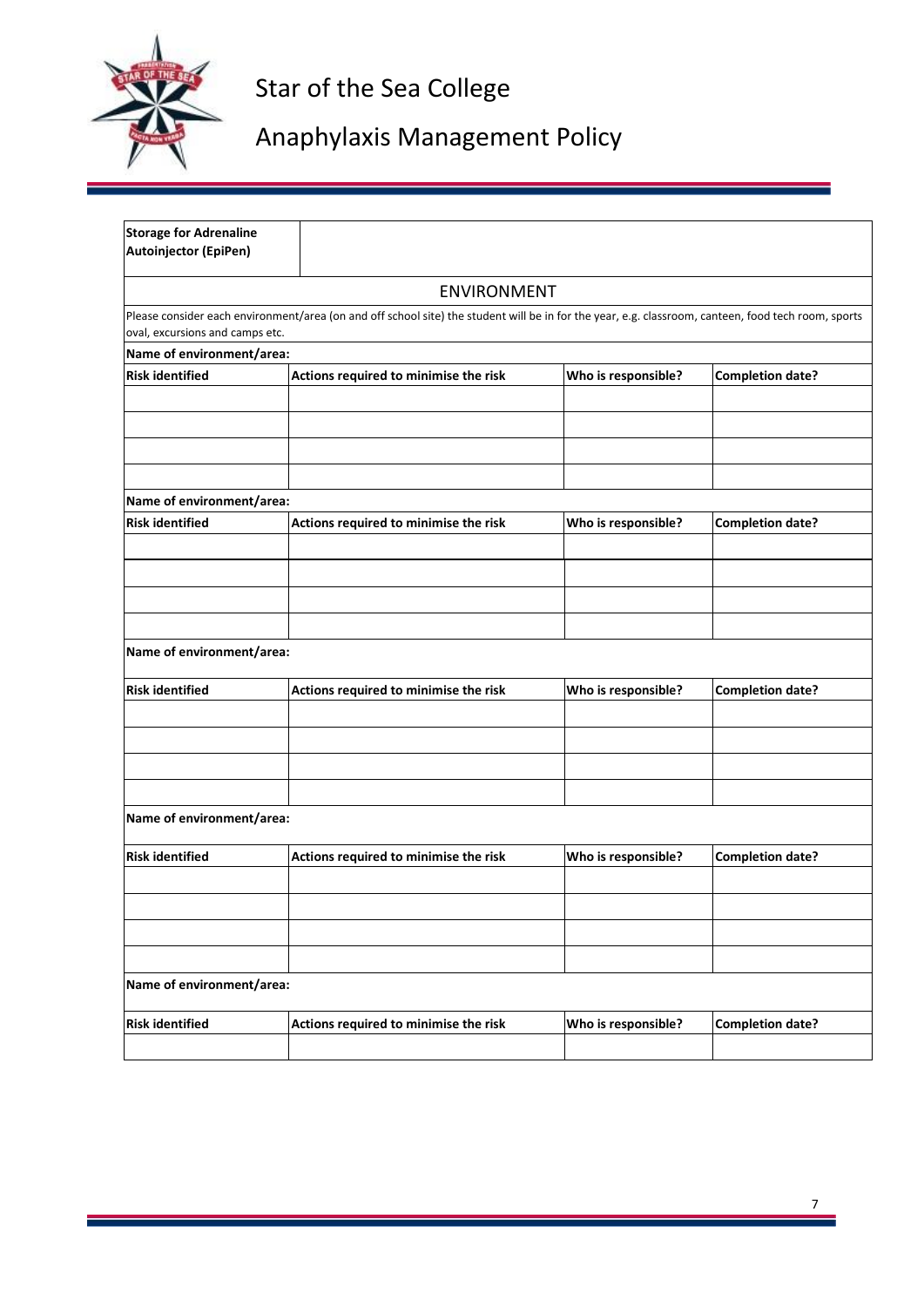

## Anaphylaxis Management Policy

This Individual Anaphylaxis Management Plan will be reviewed on any of the following occurrences (whichever happen earlier):

- annually;
- if the student's medical condition, insofar as it relates to allergy and the potential for anaphylactic reaction, changes
- as soon as practicable after the student has an anaphylactic reaction at School; and
- when the student is to participate in an off-site activity, such as camps and excursions, or at special events conducted, organised or attended by the School (eg. class parties, elective subjects, cultural days, fetes, incursions).

I have been consulted in the development of this Individual Anaphylaxis Management Plan. I

consent to the risk minimisation strategies proposed.

| Signature of parent:                                                                                                                                                     |  |  |
|--------------------------------------------------------------------------------------------------------------------------------------------------------------------------|--|--|
|                                                                                                                                                                          |  |  |
| Date:                                                                                                                                                                    |  |  |
| I have consulted the Parents of the students and the relevant School Staff who will be involved in the<br>implementation of this Individual Anaphylaxis Management Plan. |  |  |
| Signature of Principal (or nominee):                                                                                                                                     |  |  |
| Date:                                                                                                                                                                    |  |  |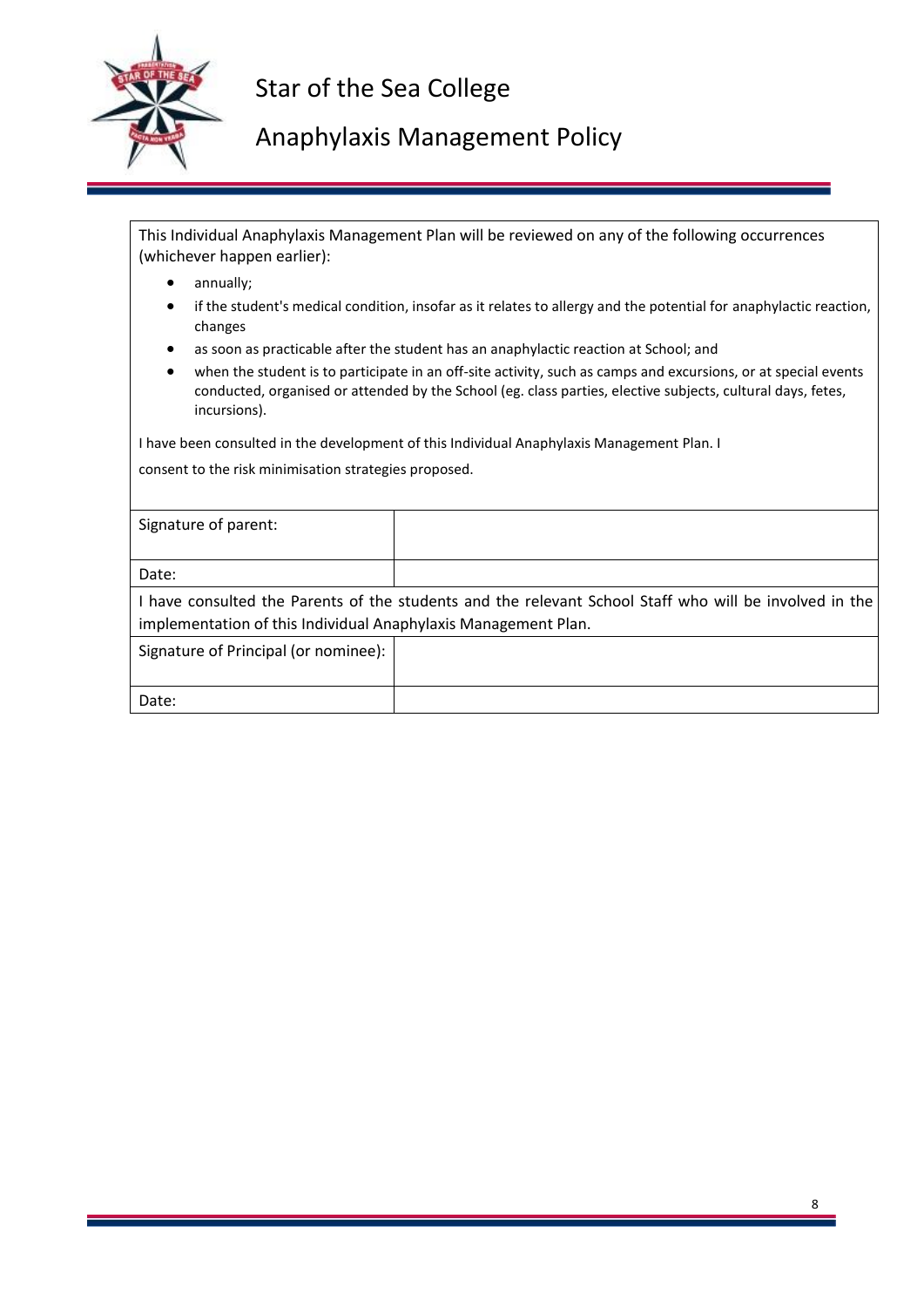

Anaphylaxis Management Policy

## **Appendix 2 : Anaphylaxis Emergency Management Procedures**

*Student Services Officer (Lisa Murie) Phone number: 9513*

- *Photographs of students identified as anaphylactic are displayed in the Student Services Office, the Staffroom Annex, ANZAC campus and Nagle Café.*
- **The Student's EpiPens and spare EpiPens are located in the Student Services Office and at the ANZAC campus.**

### **1. In the Classroom/School Buildings/Gymnasium**

- Call Student Services Office for urgent assistance. Also send a student to the Student Services Office, letting staff know that it is an anaphylactic emergency. The student's name must be given. Staff member must stay with student.
- The Student Services Officer will attend with the student's EpiPen and also the College spare EpiPen.
- The Student's EpiPens and spare EpiPens are located in the Student Services Office and at the ANZAC campus.
- An Ambulance will be called immediately by staff member with the student.
- The parents will be called after the ambulance.
- Staff will follow the student's Anaphylactic Management Plan.

### **2. In the College Grounds**

- Send someone to the closest phone to call the Student Services Office. Also send a student to the Student Services Office, letting staff know that it is an anaphylactic emergency. The student's name must be given. Staff member must stay with student.
- The Student Services Officer will attend with the student's EpiPen and also the College spare EpiPen.
- An Ambulance will be called immediately by the staff member with the student.
- The parents will be called after the ambulance.
- Staff will follow the student's Anaphylactic Management Plan.

### **3. On School Excursions**

- All excursions where a student at risk of anaphylaxis is attending must have 2 EpiPens the student's own and a College spare.
- The excursion organiser/designated first aid staff member must check the Caremonkey information for medical details about students attending the excursion. If students have serious medical conditions, the staff member should check the Medical Records Register which is in the Student Office and speak to the Student Services officer. If a student attending the excursion is at risk of anaphylaxis, they must then put the following procedures in place, taking into account the possible risks on the particular excursion.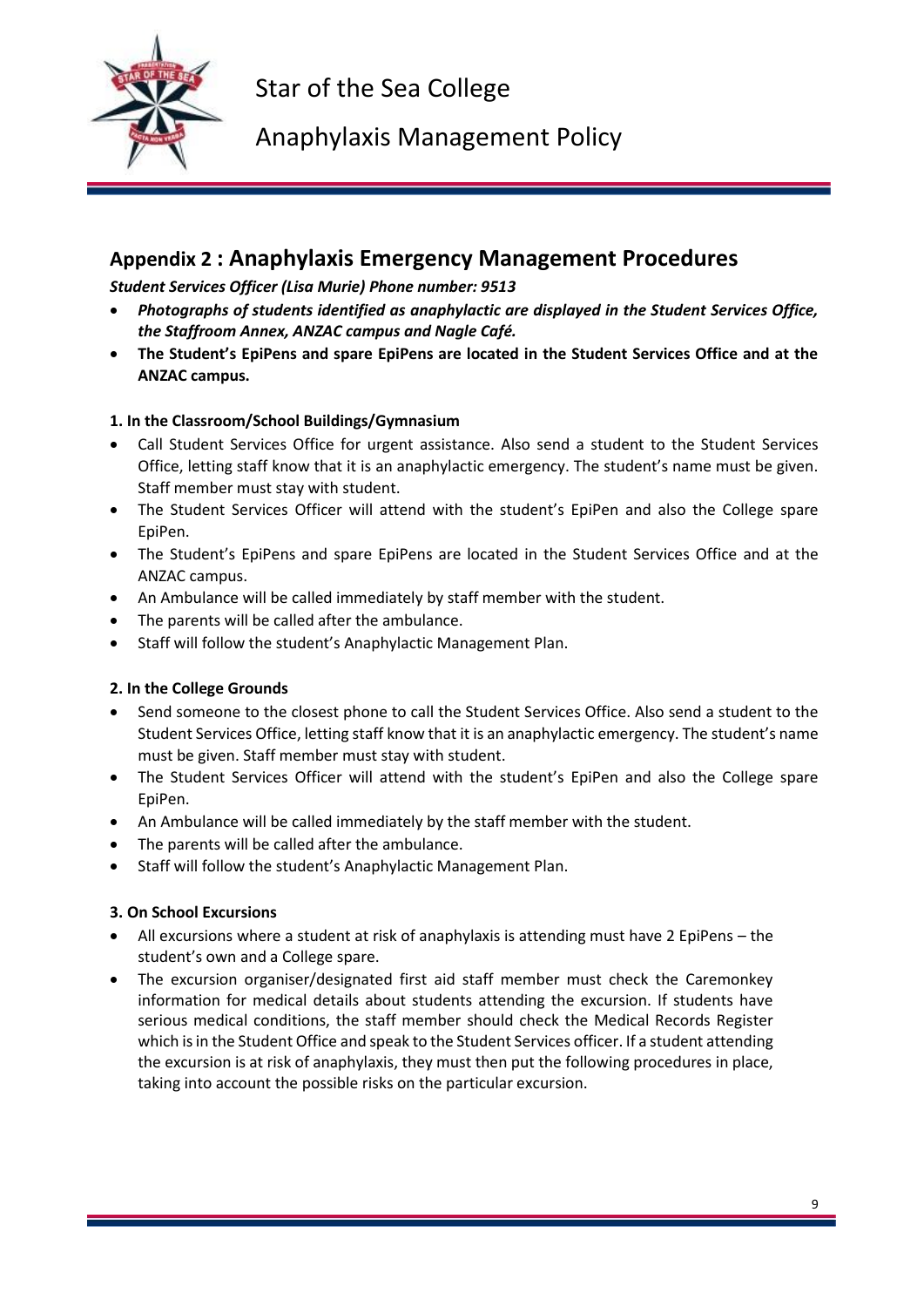

Anaphylaxis Management Policy

- 1. Talk to the student before the excursion to alert her to bring their EpiPen from home on the day of the excursion.
- 2. If they forget this on the day, they can then sign their EpiPen out from the Student Office.
- 3. On the day of the excursion, the staff member must pick up the 'Spare' College Excursion EpiPen and make sure that the student has her EpiPen either from home or from the Student Office.
- 4. These EpiPens must be in a place that is easy to **access** by all the staff members attending the excursion.
- A staff member must follow the Anaphylaxis Management Plan of the student when dealing with an exposure to the allergy. All Plans should be on the Caremonkey information supplied by parents and available electronically off site during the excursion.

### **4. On School Camps**

- All camps where a student at risk of anaphylaxis is attending must have 2 EpiPens the student's own and a College spare.
- The Camp Organiser/designated camp first aid staff member must check the Caremonkey information for medical details about students attending the camp. If students have serious medical conditions, the staff member should check the Medical Records Register which is in the Student Office and speak to the Student Services officer. If a student attending the camp is at risk of anaphylaxis, they must then put the following procedures in place.
- 1. Camps Coordinator must do a risk assessment of the camp and put measures in place to minimise the risk of a reaction.
- 2. Talk to the parents of the student/s and ascertain if their plan has changed in anyway.
- 3. Talk to the student before the camp to alert her to bring her EpiPen from home on the day of the camp
- 4. If the student forgets this on the day, they can then sign their EpiPen out from the Student Office.
- 5. On the day of the camp, the staff member must pick up the 'Spare' College Camp EpiPen and make sure that the student has her EpiPen either from home or from the Student Office.
- 6. These EpiPens must be in a place that is easy to access by all the staff members attending the camp.
- A staff member must follow the Anaphylaxis Management Plan of the student when dealing with an exposure to the allergens.
- Hard copies of all Management Plans are located in the First Aid cupboard in the Student Services Office. Individual plans are attached to the Caremonkey information updated by parents on an annual basis and are available electronically off site during the camp.
- The plans are also in the overview of Students with Serious Medical Conditions Information, which is displayed in the Student Services Office, and the Staff Room Annex.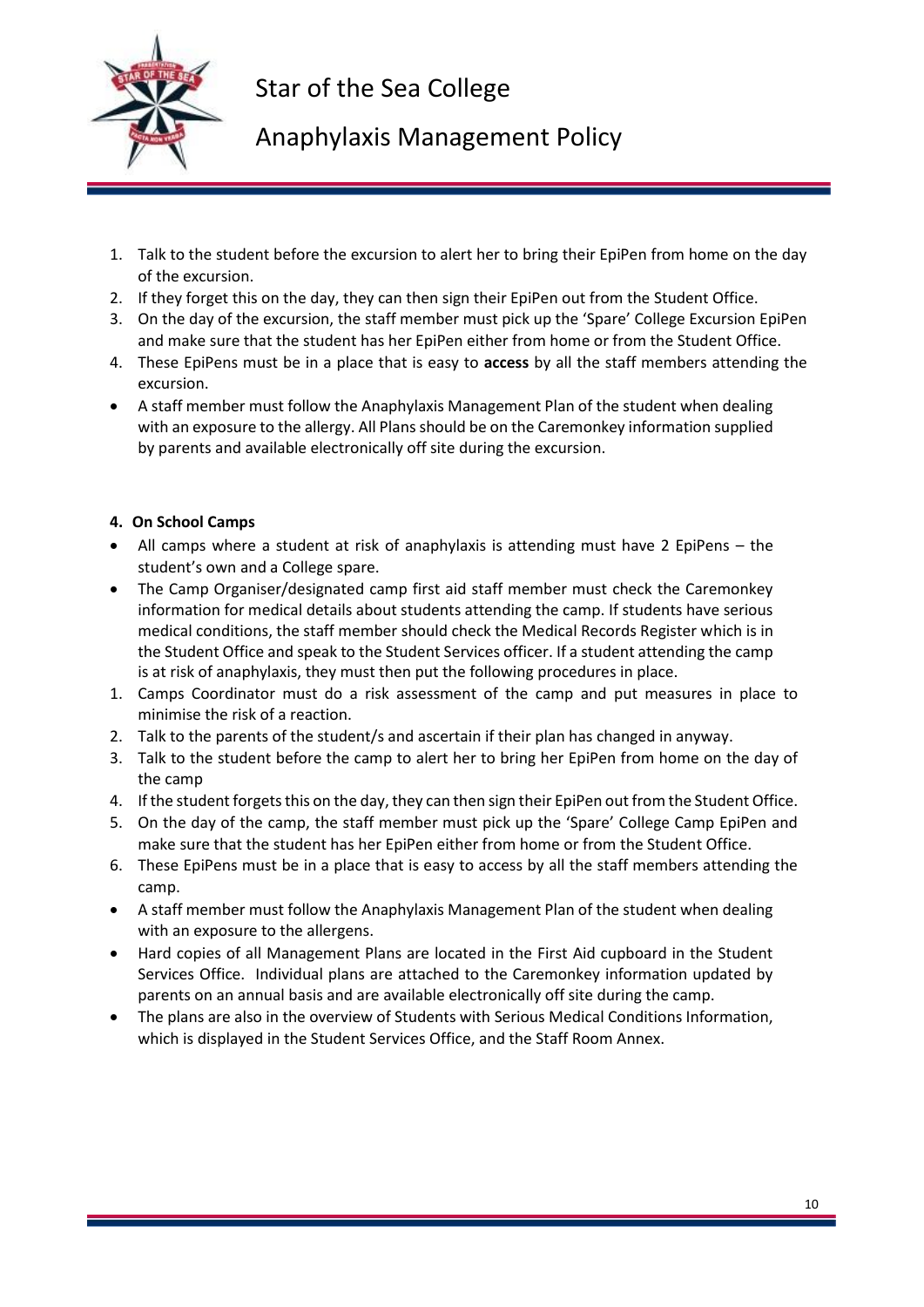



Anaphylaxis Management Policy

### **5. Special events – Sports Days, etc.**

- 1. If the event is within College grounds during school times, the normal procedure should be followed. First Aid stations will have an EpiPen.
- 2. If the event is outside of the normal school times, then the excursion procedure should be followed.
- 3. If the event is a whole-school sports day on the school grounds, then the spare EpiPen would be in the first aid kit in a prominent place at the first aid station.
- 4. If the event is a whole-school offsite sports day, then the excursion procedure should be adhered to.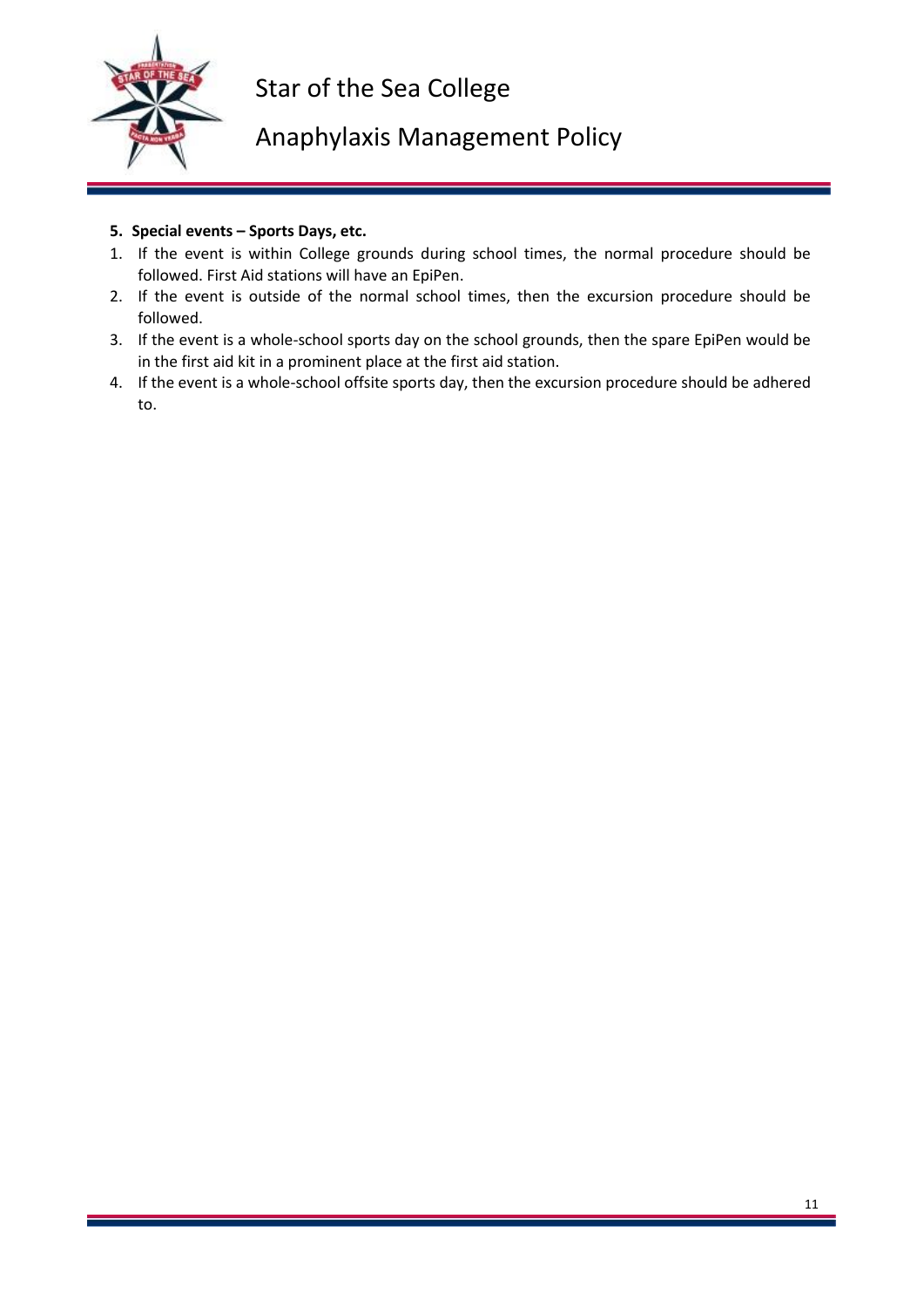

Anaphylaxis Management Policy

# **Appendix 3:**

## **Anaphylaxis Risk Minimisation and Prevention Strategies**

| Environment/area - Classrooms                                     |                                                                                                                                                                                                                                                                                                                                                                                                                                                                                                                                                                                                                                                                                                                                                                      |  |
|-------------------------------------------------------------------|----------------------------------------------------------------------------------------------------------------------------------------------------------------------------------------------------------------------------------------------------------------------------------------------------------------------------------------------------------------------------------------------------------------------------------------------------------------------------------------------------------------------------------------------------------------------------------------------------------------------------------------------------------------------------------------------------------------------------------------------------------------------|--|
| <b>Risk identified</b>                                            | Actions required to minimise the risk                                                                                                                                                                                                                                                                                                                                                                                                                                                                                                                                                                                                                                                                                                                                |  |
| Risk of exposure to an<br>allergen<br>during<br>class<br>time     | Teachers are aware of students who are anaphylactic and are trained in emergency<br>$\bullet$<br>management of anaphylaxis.<br>Teachers are asked to call Student Services Office if any emergency occurs, or send<br>$\bullet$<br>students to the Student Services Office if they are unwell.                                                                                                                                                                                                                                                                                                                                                                                                                                                                       |  |
| Environment/area - Cafeteria                                      |                                                                                                                                                                                                                                                                                                                                                                                                                                                                                                                                                                                                                                                                                                                                                                      |  |
| <b>Risk identified</b>                                            | Actions required to minimise the risk                                                                                                                                                                                                                                                                                                                                                                                                                                                                                                                                                                                                                                                                                                                                |  |
| Risk of exposure to an<br>allergen in the Cafeteria               | Cafeteria has a spare EpiPen.<br>$\bullet$<br>Cafeteria has an emergency management poster (instructions) and a list of<br>٠<br>students who have food allergins.<br>All items with nuts are clearly labelled.<br>$\bullet$<br>Staff members in the cafeteria are trained in emergency management of<br>$\bullet$<br>anaphylaxis.                                                                                                                                                                                                                                                                                                                                                                                                                                    |  |
| Environment/area - Food Technology                                |                                                                                                                                                                                                                                                                                                                                                                                                                                                                                                                                                                                                                                                                                                                                                                      |  |
| <b>Risk identified</b>                                            | Actions required to minimise the risk                                                                                                                                                                                                                                                                                                                                                                                                                                                                                                                                                                                                                                                                                                                                |  |
| Risk of exposure to an<br>allergen in the Food<br>Technology area | Food Technology staff are all trained in emergency management of anaphylaxis.<br>$\bullet$<br>At the commencement of the year, the Food Technology Leader is given the details<br>$\bullet$<br>of all students who are allergic to a food item. The Leader will then talk with the<br>student and/or parents to establish risk management strategies and what<br>products will be cooked in Food Technology.<br>Teachers are asked to call the Student Services Office in the event of an emergency<br>occurring.<br>Teachers will ensure that all cooking utensils in are washed and cleaned thoroughly<br>after use.<br>Teachers will have regular discussions with students about the importance of<br>washing hands, eating their own food and not sharing food. |  |
| Environment/area - College Grounds                                |                                                                                                                                                                                                                                                                                                                                                                                                                                                                                                                                                                                                                                                                                                                                                                      |  |
| <b>Risk identified</b>                                            | Actions required to minimise the risk                                                                                                                                                                                                                                                                                                                                                                                                                                                                                                                                                                                                                                                                                                                                |  |
| Risk of exposure to an<br>allergen at lunchtime or<br>recess      | All staff are trained in Anaphylaxis Emergency Management.<br>All staff have been briefed on the students who are at risk of Anaphylaxis.                                                                                                                                                                                                                                                                                                                                                                                                                                                                                                                                                                                                                            |  |
| <b>Environment/area - Excursions</b>                              |                                                                                                                                                                                                                                                                                                                                                                                                                                                                                                                                                                                                                                                                                                                                                                      |  |
| <b>Risk identified</b>                                            | Actions required to minimise the risk                                                                                                                                                                                                                                                                                                                                                                                                                                                                                                                                                                                                                                                                                                                                |  |
| Risk of exposure to an<br>allergen on an Excursion                | When an excursion is being organised, staff are advised to check the Student<br>"<br>Medical Records to see if they are taking a student who is at risk of anaphylaxis<br>and note the confirmed allergens. Risk at that particular excursion is then<br>assessed.<br>12                                                                                                                                                                                                                                                                                                                                                                                                                                                                                             |  |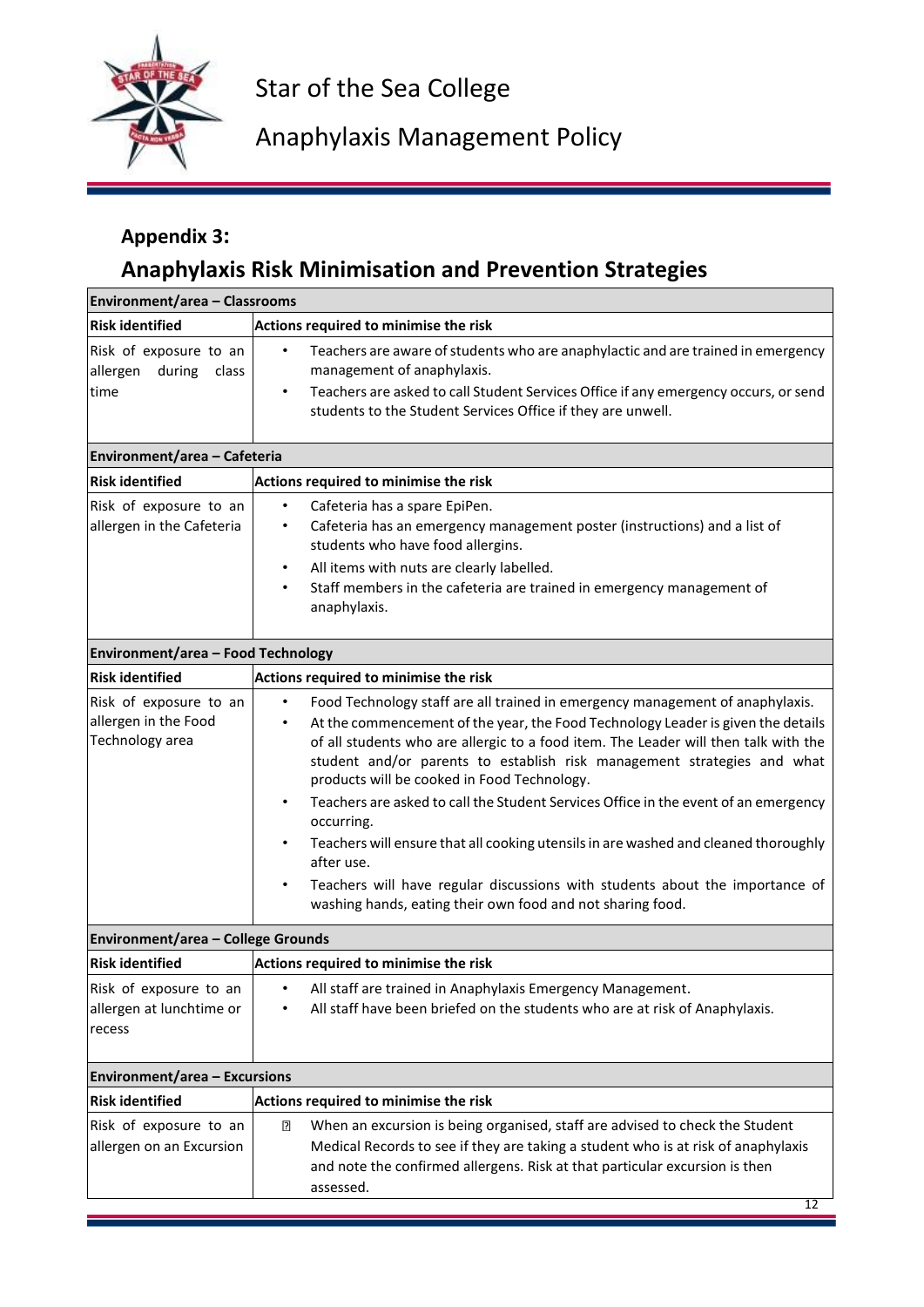

|                                              | Caremonkey information will have access to the student's Management Plan.<br>٠<br>Staff will take a spare EpiPen on excursions. Staff will check that the student has<br>her EpiPen in her bag before going on the excursion. If not, she will be instructed<br>to sign out their EpiPen from the Student Services Office.                                                                                                                                                                                                                                                                                                                                                                                                                                                                                                                                                                                                                                                                                                                                                                                                                                                                                      |
|----------------------------------------------|-----------------------------------------------------------------------------------------------------------------------------------------------------------------------------------------------------------------------------------------------------------------------------------------------------------------------------------------------------------------------------------------------------------------------------------------------------------------------------------------------------------------------------------------------------------------------------------------------------------------------------------------------------------------------------------------------------------------------------------------------------------------------------------------------------------------------------------------------------------------------------------------------------------------------------------------------------------------------------------------------------------------------------------------------------------------------------------------------------------------------------------------------------------------------------------------------------------------|
|                                              | All staff are trained in Anaphylaxis Emergency Management.<br>٠                                                                                                                                                                                                                                                                                                                                                                                                                                                                                                                                                                                                                                                                                                                                                                                                                                                                                                                                                                                                                                                                                                                                                 |
|                                              | All staff have been briefed on the students who are at risk of Anaphylaxis.                                                                                                                                                                                                                                                                                                                                                                                                                                                                                                                                                                                                                                                                                                                                                                                                                                                                                                                                                                                                                                                                                                                                     |
| Environment/area - Camps                     |                                                                                                                                                                                                                                                                                                                                                                                                                                                                                                                                                                                                                                                                                                                                                                                                                                                                                                                                                                                                                                                                                                                                                                                                                 |
| <b>Risk identified</b>                       | Actions required to minimise the risk                                                                                                                                                                                                                                                                                                                                                                                                                                                                                                                                                                                                                                                                                                                                                                                                                                                                                                                                                                                                                                                                                                                                                                           |
| Risk of exposure to an<br>allergen on a camp | When a camp is being organised, Camp Coordinator and staff organising camp are<br>advised to check the Student Medical Records to see if they are taking a student<br>who is at risk of anaphylaxis and note the confirmed allergens. Once this is<br>established, a risk assessment of the camp will then be established by the Camps<br>Coordinator.<br>Camp Coordinator will then make contact with the parents to work through the<br>risk management steps for the camp.<br>Caremonkey information will have access to the student's Management Plan.<br>$\bullet$<br>For all overnight camps, a separate medical form must be filled in by the parents.<br>$\bullet$<br>Staff will take a spare EpiPen on camp. Staff will check that the student has her<br>$\bullet$<br>EpiPen in their bag before going on the camp. Staff will also take the student's own<br>EpiPen from the Student Office, which is clearly labelled with the student's name.<br>Spare Epipen will be stored in a central location for all staff to access.<br>All staff are trained in Anaphylaxis Emergency Management.<br>$\bullet$<br>All staff have been briefed on the students who are at risk of Anaphylaxis.<br>$\bullet$ |